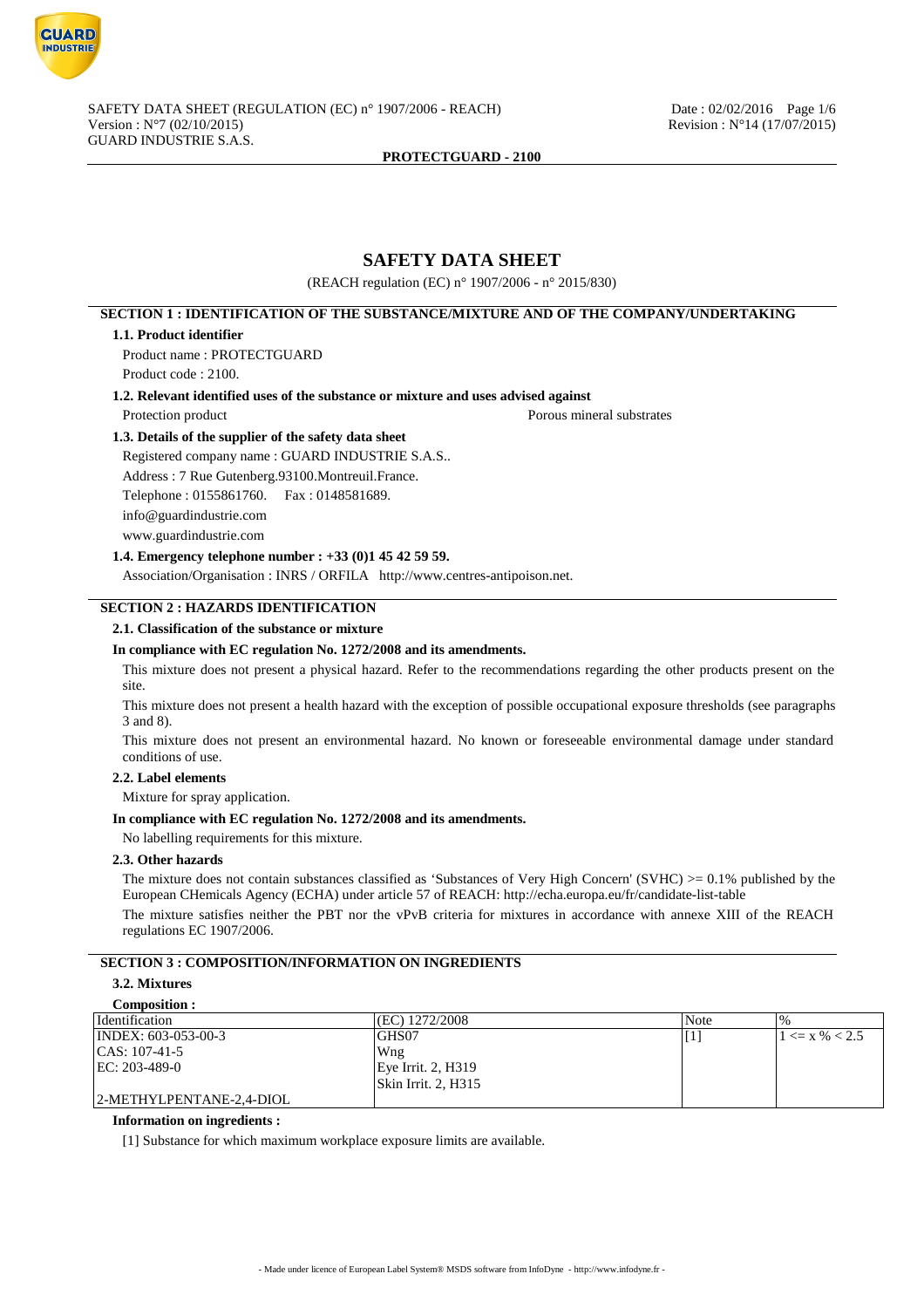

## **SECTION 4 : FIRST AID MEASURES**

As a general rule, in case of doubt or if symptoms persist, always call a doctor. NEVER induce swallowing by an unconscious person.

# **4.1. Description of first aid measures**

# **In the event of swallowing :**

Seek medical attention, showing the label.

## **4.2. Most important symptoms and effects, both acute and delayed**

No data available.

#### **4.3. Indication of any immediate medical attention and special treatment needed**

No data available.

# **SECTION 5 : FIREFIGHTING MEASURES**

Non-flammable.

## **5.1. Extinguishing media**

### **5.2. Special hazards arising from the substance or mixture**

A fire will often produce a thick black smoke. Exposure to decomposition products may be hazardous to health.

Do not breathe in smoke.

In the event of a fire, the following may be formed :

- carbon monoxide (CO)

- carbon dioxide (CO2)

#### **5.3. Advice for firefighters**

No data available.

# **SECTION 6 : ACCIDENTAL RELEASE MEASURES**

## **6.1. Personal precautions, protective equipment and emergency procedures**

Consult the safety measures listed under headings 7 and 8.

## **For first aid worker**

First aid workers will be equipped with suitable personal protective equipment (See section 8).

## **6.2. Environmental precautions**

Contain and control the leaks or spills with non-combustible absorbent materials such as sand, earth, vermiculite, diatomaceous earth in drums for waste disposal.

Prevent any material from entering drains or waterways.

#### **6.3. Methods and material for containment and cleaning up**

Clean preferably with a detergent, do not use solvents.

#### **6.4. Reference to other sections**

No data available.

# **SECTION 7 : HANDLING AND STORAGE**

Requirements relating to storage premises apply to all facilities where the mixture is handled.

## **7.1. Precautions for safe handling**

Always wash hands after handling.

### **Fire prevention :**

Prevent access by unauthorised personnel.

#### **Recommended equipment and procedures :**

For personal protection, see section 8.

Observe precautions stated on label and also industrial safety regulations.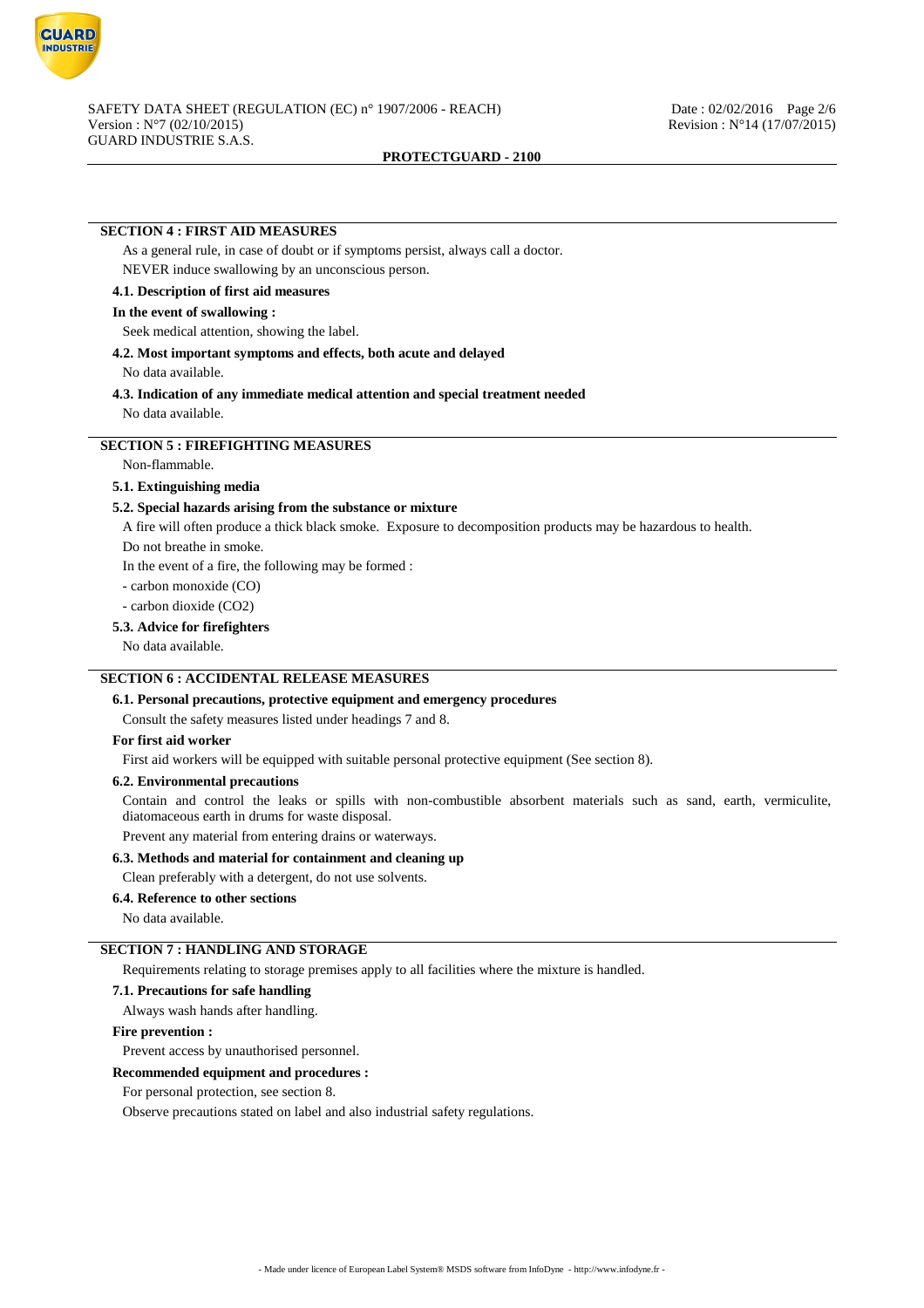

#### **Prohibited equipment and procedures :**

No smoking, eating or drinking in areas where the mixture is used.

#### **7.2. Conditions for safe storage, including any incompatibilities**

No data available.

### **Storage**

Keep out of reach of children.

#### **Packaging**

Always keep in packaging made of an identical material to the original.

Recommended types of packaging :

- Vats

Suitable packaging materials :

- Polyethylene

#### **7.3. Specific end use(s)**

No data available.

## **SECTION 8 : EXPOSURE CONTROLS/PERSONAL PROTECTION**

## **8.1. Control parameters**

# **Occupational exposure limits :**

| - ACGIH TLV (American Conference of Governmental Industrial Hygienists, Threshold Limit Values, 2010) : |                          |                           |          |                          |            |         |
|---------------------------------------------------------------------------------------------------------|--------------------------|---------------------------|----------|--------------------------|------------|---------|
| <b>CAS</b>                                                                                              | TWA :                    | STEL:                     | Ceiling: | Definition :             | Criteria : |         |
| $107 - 41 - 5$                                                                                          | $\overline{\phantom{a}}$ | $\overline{\phantom{a}}$  | $25$ ppm | $\overline{\phantom{a}}$ |            |         |
| - France (INRS - ED984 : 2008) :                                                                        |                          |                           |          |                          |            |         |
| <b>CAS</b>                                                                                              | $VME-ppm$ :              | $VME-mg/m3$ : $VLE-ppm$ : |          | $VLE-mg/m3$ : Notes:     |            | TMP No: |
| $107 - 41 - 5$                                                                                          | $\overline{\phantom{0}}$ |                           | 25       | 125                      |            | 84      |

# - UK / WEL (Workplace exposure limits, EH40/2005, 2007) : CAS TWA : STEL : Ceiling : Definition : Criteria : 107-41-5 25 ppm 25 ppm - - -

## **8.2. Exposure controls**

### **Personal protection measures, such as personal protective equipment**

Pictogram(s) indicating the obligation of wearing personal protective equipment (PPE) :



Use personal protective equipment that is clean and has been properly maintained.

Store personal protective equipment in a clean place, away from the work area.

Never eat, drink or smoke during use. Remove and wash contaminated clothing before re-using. Ensure that there is adequate ventilation, especially in confined areas.

# **- Eye / face protection**

Avoid contact with eyes.

Use eye protectors designed to protect against liquid splashes

Before handling, wear safety goggles in accordance with standard EN166.

## **- Hand protection**

Wear suitable protective gloves in the event of prolonged or repeated skin contact.

Type of gloves recommended :

- Natural latex
- Nitrile rubber (butadiene-acrylonitrile copolymer rubber (NBR))
- PVC (polyvinyl chloride)
- Butyl Rubber (Isobutylene-isoprene copolymer)
- **Body protection**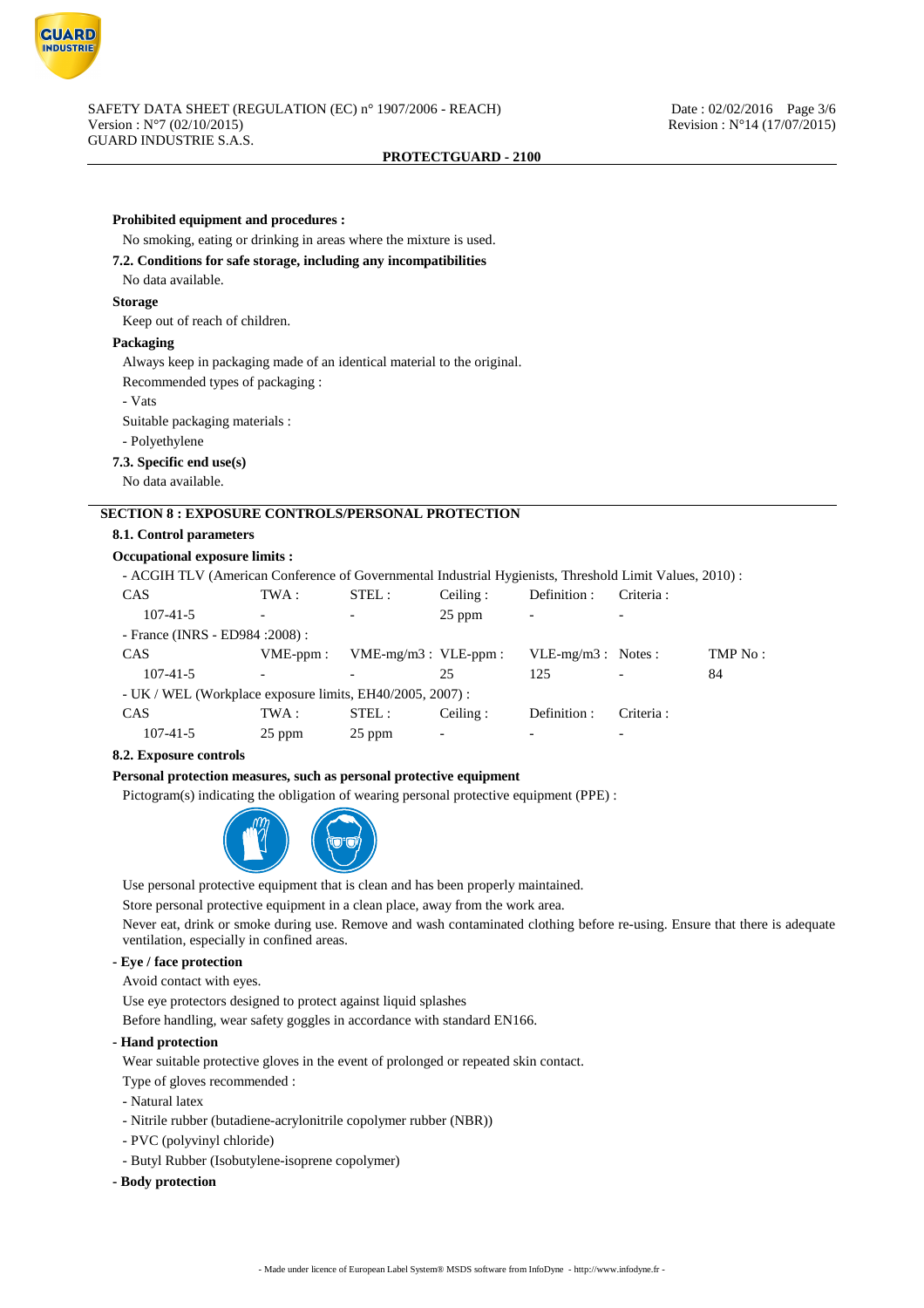

Work clothing worn by personnel shall be laundered regularly. After contact with the product, all parts of the body that have been soiled must be washed.

| <b>SECTION 9 : PHYSICAL AND CHEMICAL PROPERTIES</b> |  |
|-----------------------------------------------------|--|
|-----------------------------------------------------|--|

| <b>General information:</b>                            |                                                |  |
|--------------------------------------------------------|------------------------------------------------|--|
| Physical state:                                        | Fluid liquid.                                  |  |
| Important health, safety and environmental information |                                                |  |
| pH:                                                    | $5.50 +/- 0.5$ .                               |  |
|                                                        | Neutral.                                       |  |
| Boiling point/boiling range:                           | Not specified.                                 |  |
| Flash point interval :                                 | Not relevant.                                  |  |
| Vapour pressure $(50^{\circ}C)$ :                      | Not relevant.                                  |  |
| Density:                                               | >1                                             |  |
|                                                        | Method for determining the density:            |  |
|                                                        | ISO 3507 (Laboratory glassware - Pycnometers). |  |
| Water solubility:                                      | Soluble.                                       |  |
| Viscosity:                                             | $v < 7$ mm2/s (40°C)                           |  |
| Melting point/melting range :                          | Not specified.                                 |  |
| Self-ignition temperature :                            | Not specified.                                 |  |
| Decomposition point/decomposition range :              | Not specified.                                 |  |

No data available.

# **SECTION 10 : STABILITY AND REACTIVITY**

# **10.1. Reactivity**

No data available.

## **10.2. Chemical stability**

This mixture is stable under the recommended handling and storage conditions in section 7.

#### **10.3. Possibility of hazardous reactions**

No data available.

# **10.4. Conditions to avoid**

Avoid :

- frost

### **10.5. Incompatible materials**

## **10.6. Hazardous decomposition products**

The thermal decomposition may release/form :

- carbon monoxide (CO)
- carbon dioxide (CO2)

# **SECTION 11 : TOXICOLOGICAL INFORMATION**

## **11.1. Information on toxicological effects**

No data available.

# **11.1.1. Substances**

No toxicological data available for the substances.

### **11.1.2. Mixture**

No toxicological data available for the mixture.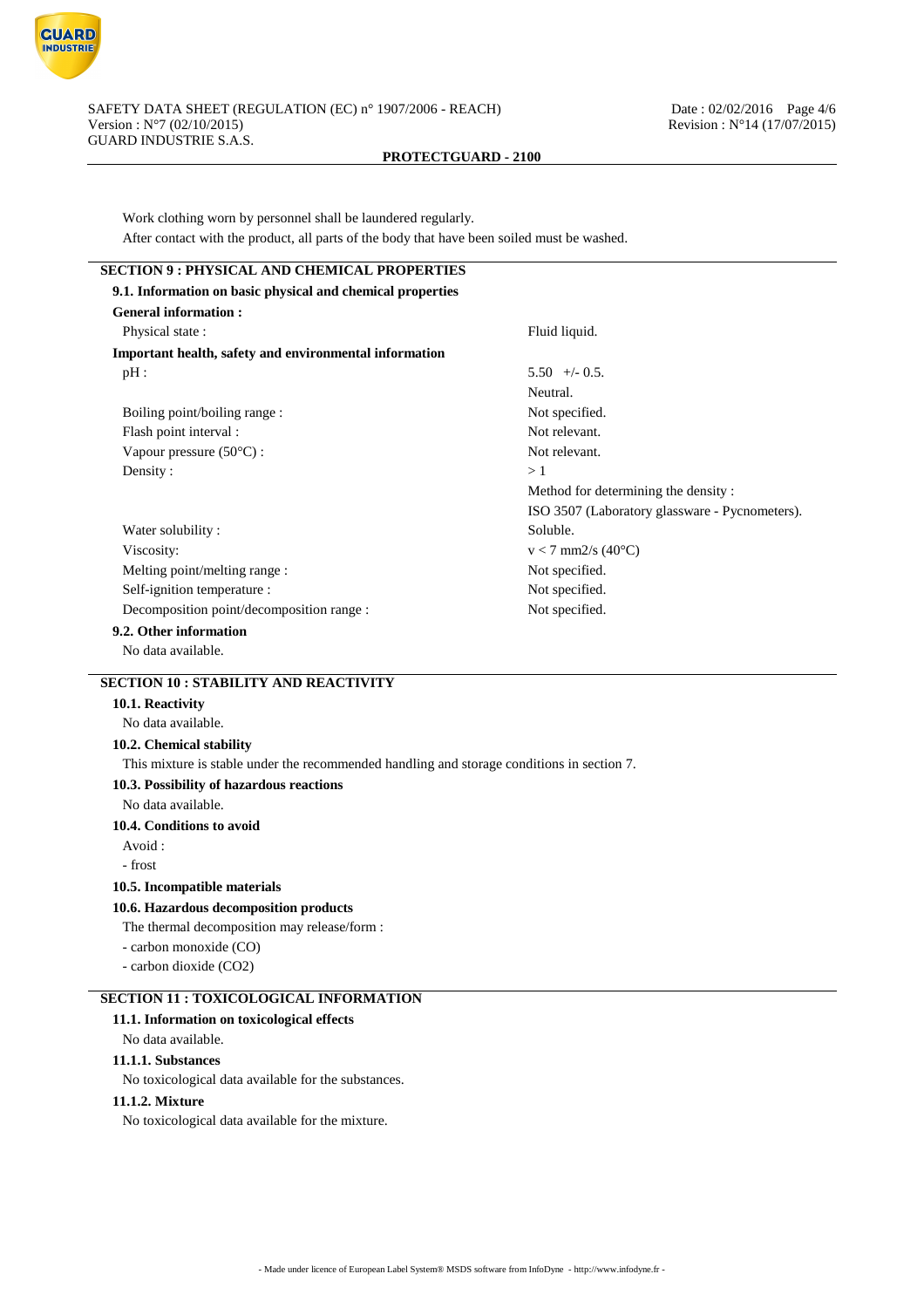

# **SECTION 12 : ECOLOGICAL INFORMATION**

# **12.1. Toxicity**

## **12.1.2. Mixtures**

No aquatic toxicity data available for the mixture.

## **12.2. Persistence and degradability**

### **12.2.2. Mixtures**

Biodegradability in water : Inherently biodegradable.

Aerobic. OECD Guideline 302 B (Inherent biodegradability: Zahn-Wellens/EMPA Test) Aerobic.

#### **12.3. Bioaccumulative potential**

No data available.

#### **12.4. Mobility in soil**

No data available.

# **12.5. Results of PBT and vPvB assessment**

No data available.

#### **12.6. Other adverse effects**

No data available.

# **SECTION 13 : DISPOSAL CONSIDERATIONS**

Proper waste management of the mixture and/or its container must be determined in accordance with Directive 2008/98/EC.

#### **13.1. Waste treatment methods**

Do not pour into drains or waterways.

### **Waste :**

Waste management is carried out without endangering human health, without harming the environment and, in particular without risk to water, air, soil, plants or animals.

Recycle or dispose of waste in compliance with current legislation, preferably via a certified collector or company.

Do not contaminate the ground or water with waste, do not dispose of waste into the environment.

## **Soiled packaging :**

Empty container completely. Keep label(s) on container.

Give to a certified disposal contractor.

#### **SECTION 14 : TRANSPORT INFORMATION**

Exempt from transport classification and labelling.

Transport product in compliance with provisions of the ADR for road, RID for rail, IMDG for sea and ICAO/IATA for air transport (ADR 2015 - IMDG 2014 - ICAO/IATA 2015).

## **SECTION 15 : REGULATORY INFORMATION**

**15.1. Safety, health and environmental regulations/legislation specific for the substance or mixture**

### **- Classification and labelling information included in section 2:**

The following regulations have been used:

- EU Regulation No. 1272/2008 amended by EU Regulation No. 487/2013.
- EU Regulation No. 1272/2008 amended by EU Regulation No. 758/2013.
- EU Regulation No. 1272/2008 amended by EU Regulation No. 944/2013.
- EU Regulation No. 1272/2008 amended by EU Regulation No. 605/2014.
- EU Regulation No. 1272/2008 amended by EU Regulation No. 1297/2014.